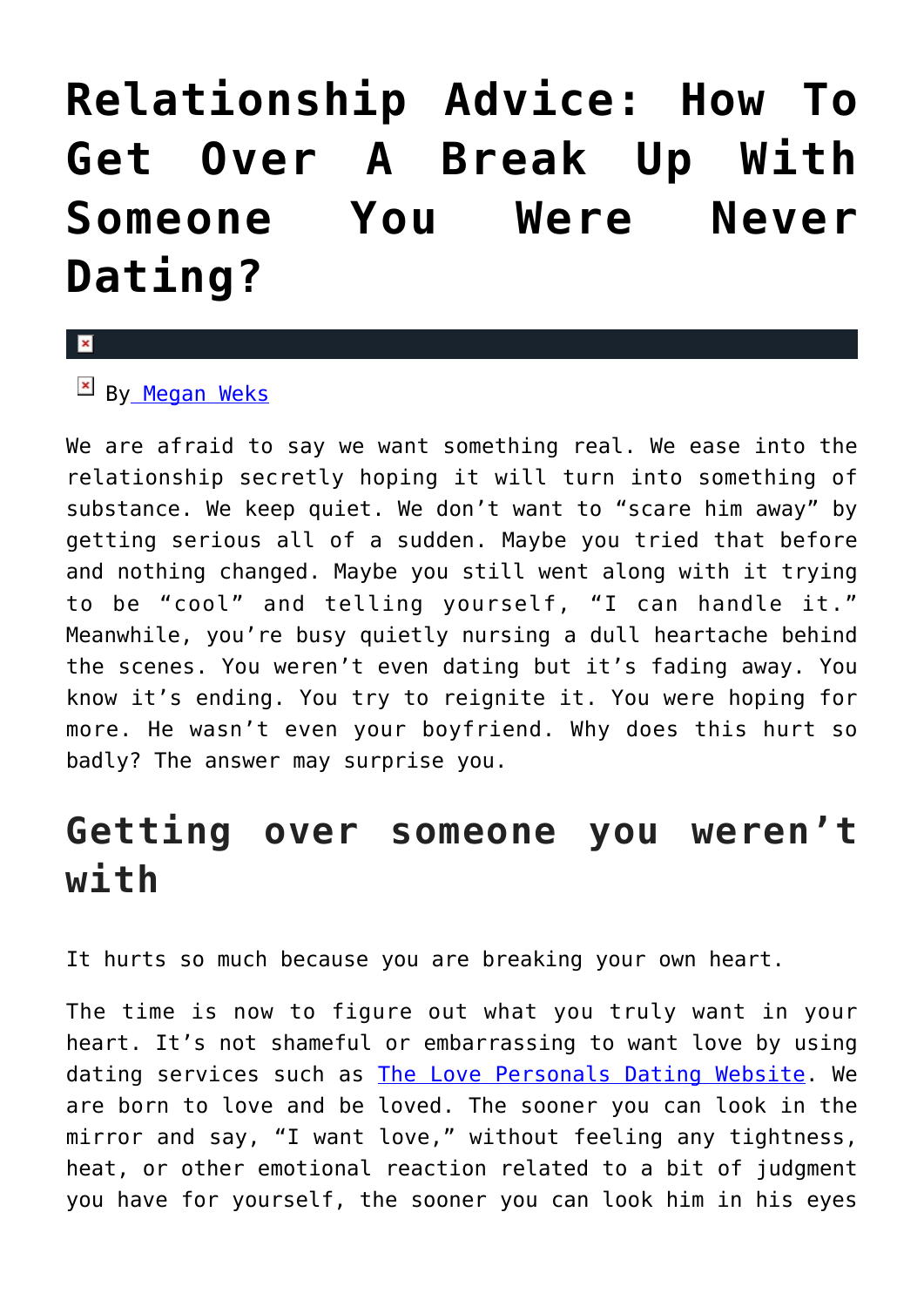and softly declare that you're looking for something of substance. You are looking for an incredible human to share your life with. The sooner you can put this out into the world with the current of love behind it, the sooner the universe and men will respond with the same.

**Related Link:** [Expert Dating Advice: How To Put Yourself Out](http://cupidspulse.com/126358/expert-dating-advice-how-put-yourself-out-there-after-break-up/) [There After a Break-up](http://cupidspulse.com/126358/expert-dating-advice-how-put-yourself-out-there-after-break-up/)

Wishy-washy intentions get wishy-washy results.

When you're out there accepting crumbs from men, the universe is watching.

When you're holding something in and he can feel it, he is watching.

It actually lowers your value in his eyes when he can tell you're accepting less than you want and deserve.

He knows.

**Related Link[:](http://cupidspulse.com/123523/expert-dating-advice-heartbreak-the-bachelor/)** [Expert Dating Advice: How to Handle A Heartbreak](http://cupidspulse.com/123523/expert-dating-advice-heartbreak-the-bachelor/)

It's your job to get in touch with your true desires and start communicating that upfront before you end up in another unfulfilling or imaginary relationship where you're breaking your own heart.

**Exercise:** Design your relationship on paper in a paragraph that is colorful with how it feels to be in the relationship you want. What do you do for fun? How do you communicate with one another? How do you feel in this relationship? What to accept in this relationship and what do you not accept. Write it all in the present tense.

**Related Link:** [Expert Relationship Advice: How To Move On After](http://cupidspulse.com/124119/expert-relationship-advice-move-on-after-being-ghosted/) [Being Ghosted](http://cupidspulse.com/124119/expert-relationship-advice-move-on-after-being-ghosted/)

Set your intention and stand by what you want. Don't allow